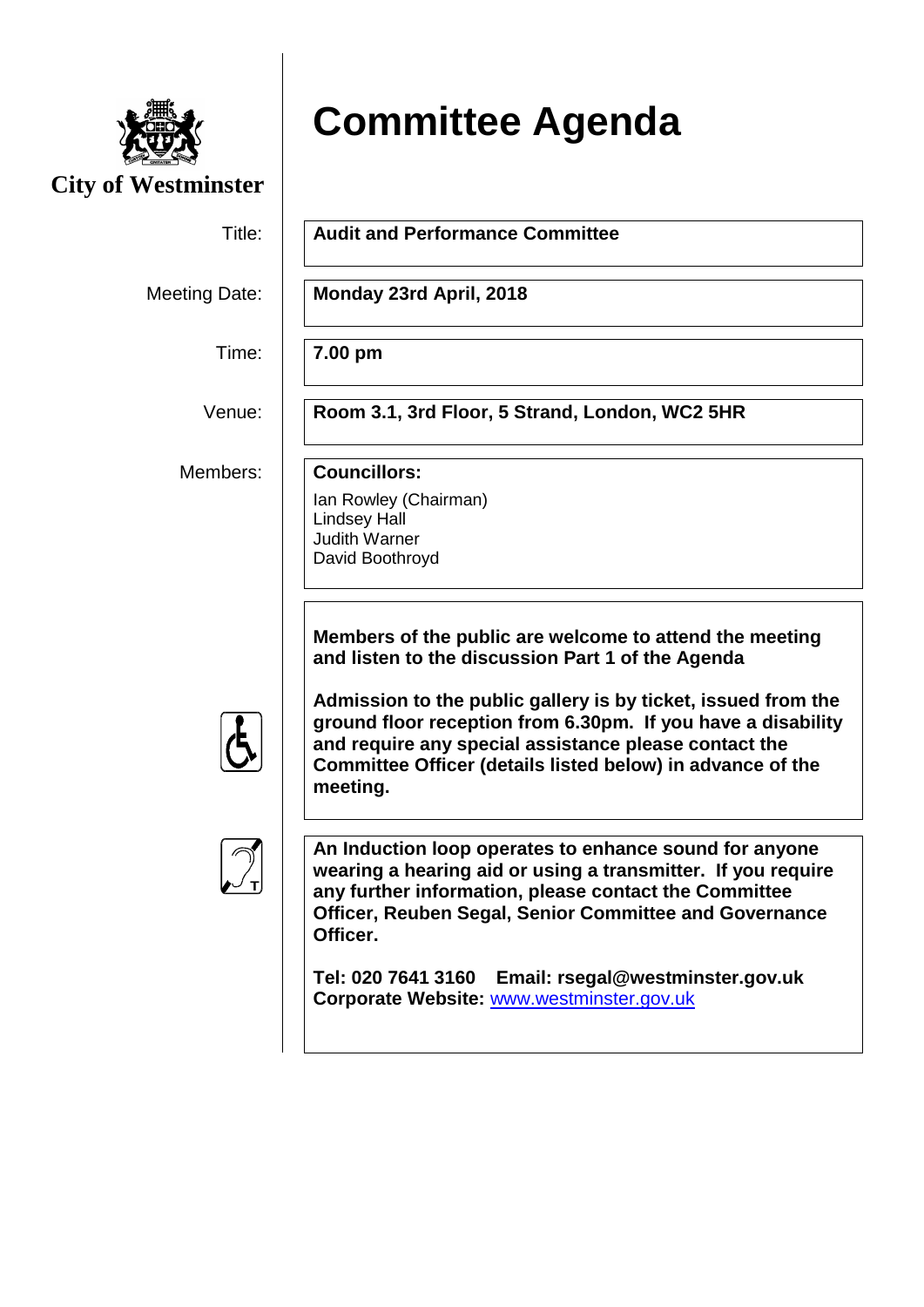**Note for Members:** Members are reminded that Officer contacts are shown at the end of each report and Members are welcome to raise questions in advance of the meeting. With regard to item 2, guidance on declarations of interests is included in the Code of Governance; if Members and Officers have any particular questions they should contact the Director of Law in advance of the meeting please.

## **AGENDA**

|    | <b>PART 1 (IN PUBLIC)</b>                                                                                                                             |                     |
|----|-------------------------------------------------------------------------------------------------------------------------------------------------------|---------------------|
| 1. | <b>MEMBERSHIP</b>                                                                                                                                     |                     |
|    | To note any changes to the membership.                                                                                                                |                     |
| 2. | <b>DECLARATIONS OF INTEREST</b>                                                                                                                       |                     |
|    | To receive declarations by Members and Officers of the<br>existence and nature of any personal or prejudicial interests in<br>matters on this agenda. |                     |
| 3. | <b>MINUTES</b>                                                                                                                                        | (Pages 1 - 8)       |
|    | To approve the minutes of the meeting held on 1 February 2018.                                                                                        |                     |
| 4. | DRAFT ANNUAL STATEMENT OF ACCOUNTS AND<br>OUTTURN 2017 - 18 (TO FOLLOW)                                                                               |                     |
|    | <b>Report of the City Treasurer</b>                                                                                                                   |                     |
| 5. | DRAFT AUDIT FINDINGS REPORT 2017 - 18 (TO FOLLOW)                                                                                                     |                     |
|    | Report of Grant Thornton, External Auditor                                                                                                            |                     |
| 6. | <b>QUARTER 3 PERFORMANCE BUSINESS PLAN</b><br><b>MONITORING REPORT</b>                                                                                | (Pages 9 - 60)      |
|    | Report of the Director of Policy, Performance and<br>Communications                                                                                   |                     |
| 7. | UPDATE ON HOME CARE SERVICES WITHIN THE CITY OF<br><b>WESTMINSTER</b>                                                                                 | (Pages 61 - 70)     |
|    | Report of the Bi Borough Director of Integrated Commissioning                                                                                         |                     |
| 8. | <b>INTERNAL AUDIT MONITORING 2017 - 18 PROGRESS</b><br><b>REPORT (JANUARY TO MARCH 2018)</b>                                                          | (Pages 71 -<br>100) |
|    | Report of the City Treasurer                                                                                                                          |                     |
|    |                                                                                                                                                       |                     |